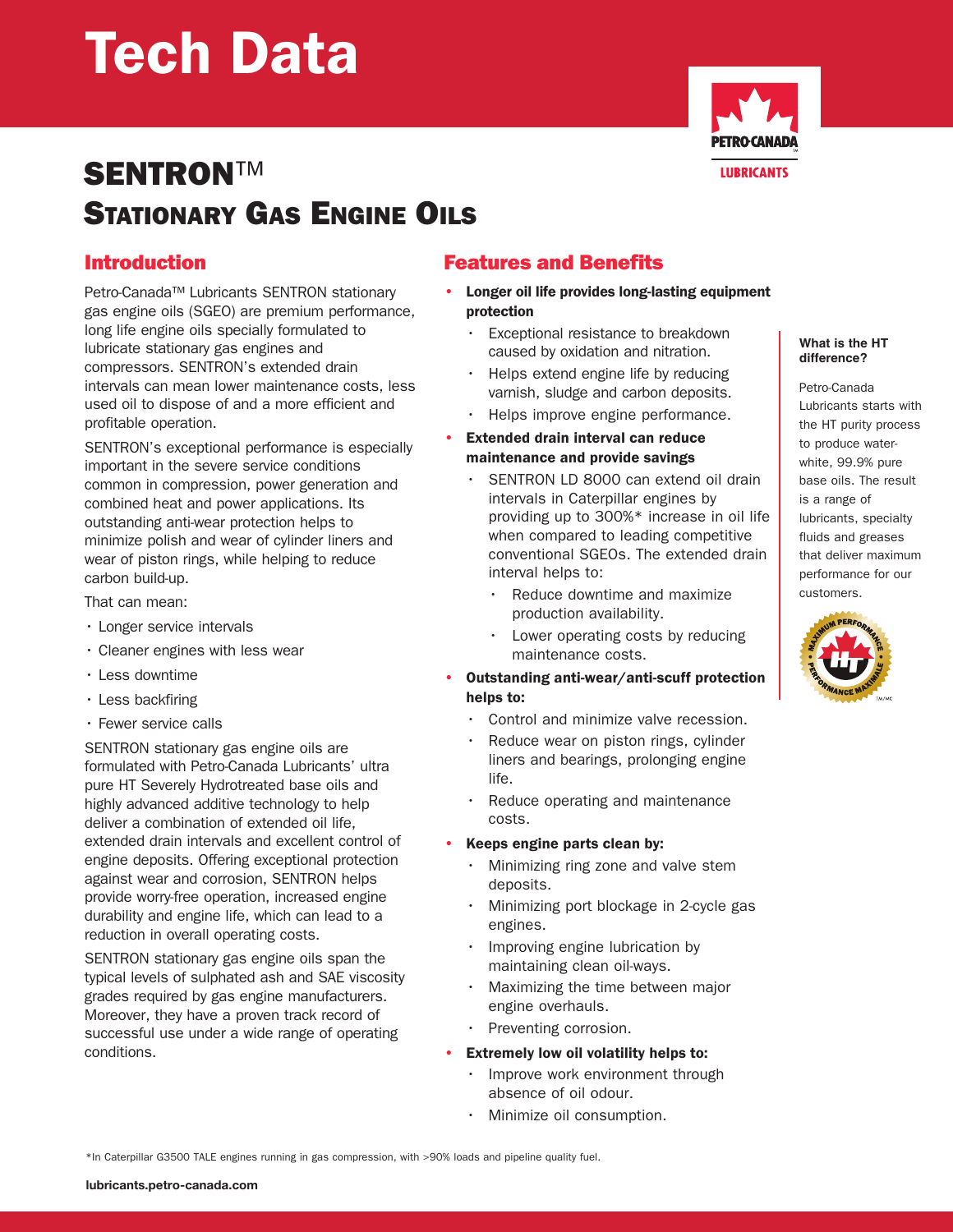#### Applications

Petro-Canada Lubricants' SENTRON stationary gas engine oils are premium performance engine oils specially formulated to lubricate large natural gas engines and their integrated compressors, running on natural gas. Specific SENTRON oils also meet the more severe operational needs of co-generation, biogas, sewage gas, coal bed methane and halogen landfill gas operations. SENTRON SGEOs can be used in reciprocating compressor crankcases where an OEM allows an SAE 40 oil. SENTRON can also be used in compressor lubricators.

SENTRON stationary gas engine oils cover the three main levels of sulphated ash required by natural gas engine manufacturers: Please check with your Petro-Canada Lubricants Technical Services Advisor for suitability.

#### Ashless

**SENTRON ASHLESS 40 (0.05% wt ash) is recommended primarily** for 2-stroke cycle gas engines but may be used in certain 4 stroke cycle gas engines.

#### Low Ash

**SENTRON LD 8000** (0.52% wt ash) is a premium low ash SAE 40 lubricant, suitable for use in 4–stroke engines operating on natural pipeline gas, pre-treated sewage/bio-gas and selective pre-treated process gases. It provides revolutionary performance of up to 300%\* longer drain intervals over the leading global conventional competitor.

**SENTRON LD 5000** (0.57% wt ash) provides excellent performance for up to 200%\*\* longer drain intervals and exceptional overall engine protection for maximum reliability and savings.

**SENTRON LD 3000** (0.47% wt ash) is recommended for most 4stroke and some 2-stroke gas engines. It is suitable for use in engines fitted with catalytic converters. SENTRON LD 3000 helps provide a high level of performance in high output turbocharged engines that prefer a low ash oil.

**SENTRON CG 40 PLUS** (0.52% wt ash) is a uniquely designed low ash formula for 4-stroke gas engines running in biogas, sewage gas and landfill gas operations. SENTRON CG 40 PLUS is specifically designed to address current and future engines running in severely contaminated gas applications where higher BMEP engines are used.

**SENTRON VTP 10W-40** (0.59% wt ash) is specially formulated to meet the demands of stationary natural gas engines for exceptional cleanliness of the engine through all seasons. SENTRON VTP 10W-40 is suitable for use in applications where Cummins CES 20074-2012 is specified.

**SENTRON VTP 0W-30** (0.58% wt ash) is a low ash, synthetic blend SGEO formulated specifically as an all season solution for small to mid-sized engines that are difficult to start in severe winter conditions.

**SENTRON LD SYNTHETIC BLEND** (0.53% wt ash) is a 15W-40 multigrade extension of the SENTRON line, formulated as a synthetic blend to extend drain intervals and give better low temperature performance in comparison to mono-grade SAE 40's.

#### Medium Ash

**SENTRON VTP 10W-40 PLUS** (0.68 wt ash) is specifically designed to aid gasoline converted engines to natural gas engines that need additional anti-wear characteristics due to the valve train, and / or for engines where extreme improved low temperature performance benefits are desired due to cyclic engine on-off cycles. Please note that it is NOT suitable for some engines with catalytic converters due to higher Zn/P Sulphur.

**SENTRON MID ASH 40** (0.80% wt ash) is recommended for use in high performance, 4-stroke cycle gas engines requiring a medium ash content.

**SENTRON CG 40** (0.93% wt ash) is designed specifically for 4stroke cycle gas engines running in severe service such as cogeneration, sewage or sour gas or low halogen landfill gas operations.

|                                                                          |                                             | <b>PETRO-CANADA LUBRICANTS STATIONARY GAS ENGINE OILS</b> |                                |                                  |                |                                   |                                                          |                                                       |                                        |                                              |                                               |                                        |  |  |  |
|--------------------------------------------------------------------------|---------------------------------------------|-----------------------------------------------------------|--------------------------------|----------------------------------|----------------|-----------------------------------|----------------------------------------------------------|-------------------------------------------------------|----------------------------------------|----------------------------------------------|-----------------------------------------------|----------------------------------------|--|--|--|
| <b>PROPERTY</b>                                                          | <b>ASTM</b><br><b>TEST</b><br><b>METHOD</b> | <b>SENTRON</b><br><b>MID ASH</b><br>40                    | <b>SENTRON</b><br><b>CG 40</b> | <b>SENTRON</b><br><b>LD 8000</b> | <b>LD 5000</b> | <b>SENTRON SENTRON</b><br>LD 3000 | <b>SENTRON</b><br>LD<br><b>SYNTHETIC</b><br><b>BLEND</b> | <b>SENTRON</b><br><b>VTP</b><br>10W-40<br><b>PLUS</b> | <b>SENTRON</b><br><b>VTP</b><br>10W-40 | <b>SENTRON</b><br><b>VTP</b><br><b>OW-30</b> | <b>SENTRON</b><br><b>CG 40</b><br><b>PLUS</b> | <b>SENTRON</b><br><b>ASHLESS</b><br>40 |  |  |  |
| Ash Type                                                                 |                                             |                                                           | Medium Ash Medium Ash          | Low Ash                          | Low Ash        | Low Ash                           | Low Ash                                                  | Medium Ash                                            | Low Ash                                | Low Ash                                      | Low Ash                                       | Ashless                                |  |  |  |
| Sulphated Ash, % wt                                                      | D874                                        | 0.80                                                      | 0.93                           | 0.52                             | 0.57           | 0.47                              | 0.53                                                     | 0.68                                                  | 0.59                                   | 0.58                                         | 0.52                                          | 0.05                                   |  |  |  |
| <b>SAE Grade</b>                                                         | $\overline{\phantom{a}}$                    | 40                                                        | 40                             | 40                               | 40             | 40                                | 15W-40                                                   | 10W-40                                                | 10W-40                                 | 0W-30                                        | 40                                            | 40                                     |  |  |  |
| Flash Point, COC, °C / °F                                                | D92                                         | 269/516                                                   | 273/524                        | 277/531                          | 272/522        | 273/524                           | 247/477                                                  | 231/448                                               | 245/473                                | 239/462                                      | 283/541                                       | 276/529                                |  |  |  |
| Kinematic Viscosity<br>cSt @ 40°C/SUS @ 100°F<br>cSt @ 100°C/SUS @ 210°F | D445                                        | 126/657<br>13.9/75.2                                      | 123/641<br>13.6/74.0           | 121/631<br>13.3/73.2             | 124/575        | 124/647<br>13.4/73.5 13.7/74.4    | 106/491<br>15.6/79.6                                     | 104.1/<br>14.9/                                       | 101/542.4<br>15.1/81.9                 | 62.1/313<br>11.2/64.4                        | 119/614<br>13.4/73.2                          | 125/652<br>13.7/74.4                   |  |  |  |
| Pour Point, °C / °F                                                      | D5950                                       | $-33/-27$                                                 | $-27/ -17$                     | $-27/ -17$                       | $-30/-22$      | $-27/ -17$                        | $-42/-44$                                                | $-45/-49$                                             | $-42/ -44$                             | $-45/ -49$                                   | $-27/ -17$                                    | $-27/ -17$                             |  |  |  |
| Acid Number (AN),<br>mg KOH $/$ g                                        | D664                                        | 2.0                                                       | 0.58                           | 0.86                             | 1.1            | 0.86                              | 1.0                                                      | 1.97                                                  | 1.9                                    | 1.8                                          | 1.5                                           | 0.7                                    |  |  |  |
| Base Number (BN),<br>mg KOH $/$ g                                        | D2896                                       | 6.9                                                       | 8.1                            | 4.6                              | 4.9            | 3.9                               | 4.7                                                      | 4.2                                                   | 3.9                                    | 4.8                                          | 4.5                                           | 1.6                                    |  |  |  |

### Typical Performance Data

The values quoted above are typical of normal production. They do not constitute a specification.

\*In Caterpillar G3500 TALE engines running in gas compression, with >90% loads and pipeline quality fuel.

\*\*All data generated were on engines in gas compression service under >90% load using pipeline quality fuel and typical field conditions.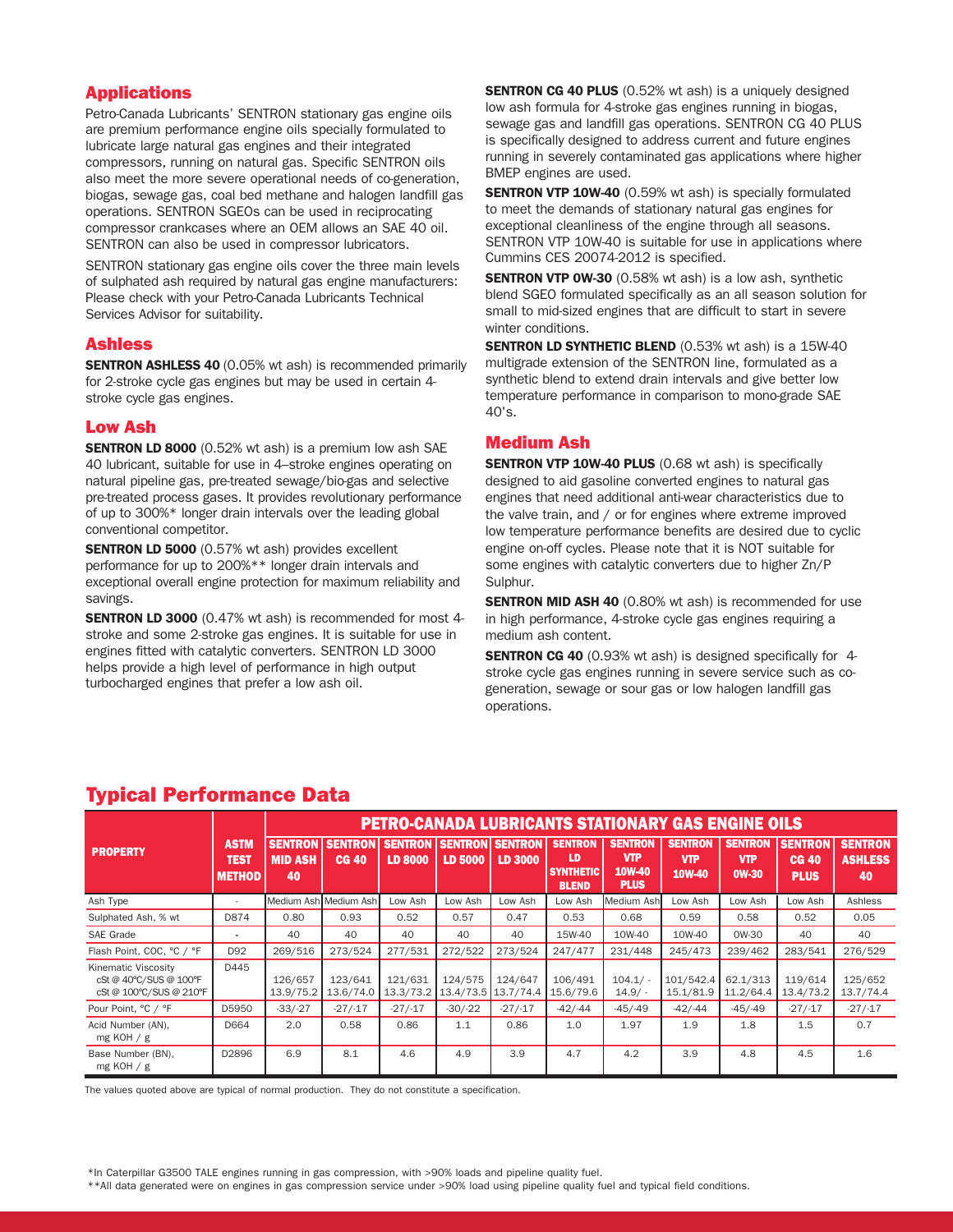## Petro-Canada Lubricants Gas Engine Oils Selection Table

★ Approved for Use Suitable **■** Verified for Use

| <b>PRODUCTS</b>                                                          | <b>SERIES</b>                                                             | <b>FUEL</b>                | <b>REFERENCE</b>             | <b>SENTRON</b><br>LD 3000 | <b>LD 5000</b>         | <b>SENTRON   SENTRON  </b><br><b>LD 8000</b> | <b>SENTRON</b><br><b>CG40</b> | <b>CG40</b><br><b>PLUS</b> | <b>SENTRON   SENTRON</b><br>LD<br><b>Synthetic</b><br><b>Blend</b> | <b>SENTRON</b><br><b>VTP10W-40</b>                                                          | <b>SENTRON SENTRON SENTRON SENTRON</b><br>VTP10W-40   VTP0W-30  <br><b>PLUS</b> |                | <b>MID ASH</b><br>40 | <b>ASHLESS</b><br>40 |
|--------------------------------------------------------------------------|---------------------------------------------------------------------------|----------------------------|------------------------------|---------------------------|------------------------|----------------------------------------------|-------------------------------|----------------------------|--------------------------------------------------------------------|---------------------------------------------------------------------------------------------|---------------------------------------------------------------------------------|----------------|----------------------|----------------------|
| 2G                                                                       | Agenitor, Avus 500,                                                       | Natural Gas                |                              |                           | <b>I</b>               | ш                                            |                               |                            |                                                                    |                                                                                             |                                                                                 |                |                      |                      |
|                                                                          | Avus 500 plus                                                             | <b>Biogas</b>              |                              |                           |                        |                                              | $\bullet$                     |                            |                                                                    |                                                                                             |                                                                                 |                |                      |                      |
|                                                                          | all other                                                                 |                            |                              |                           |                        |                                              |                               |                            |                                                                    | apply oil recommendation for prime mover OEM of the unit (Toyota, MAN, Liebherr, GE-J, etc) |                                                                                 |                |                      |                      |
| AgriKomp                                                                 | All                                                                       | All                        | Service letter               |                           | $\star$                |                                              |                               |                            |                                                                    |                                                                                             |                                                                                 |                |                      |                      |
| Arrow                                                                    | Pump Jack (Gasoline Engines<br>Converted to Natural Gas)                  | Natural Gas                |                              |                           |                        |                                              |                               |                            |                                                                    | п                                                                                           |                                                                                 | П              |                      |                      |
| Avesco AG                                                                | GM/TG/TBG/TBG K lean burn<br>engines without catalyst                     | Natural Gas                |                              |                           | $\star$                |                                              |                               |                            |                                                                    |                                                                                             |                                                                                 |                |                      |                      |
| GE-Cameron                                                               | Ajax 2-stroke engines                                                     | Natural gas                | ES1006                       |                           |                        |                                              |                               |                            |                                                                    |                                                                                             |                                                                                 |                |                      | ٠                    |
|                                                                          | Superior 4-stroke engines                                                 | Natural gas                | ES1001                       |                           |                        |                                              | $\bullet$                     |                            |                                                                    |                                                                                             |                                                                                 |                | п                    |                      |
|                                                                          | Cooper-Bessemer 4-stroke<br>engines                                       | Natural gas                | SE 114-2                     | ٠                         | $\bullet$              | $\bullet$                                    |                               |                            |                                                                    |                                                                                             |                                                                                 |                |                      |                      |
|                                                                          | Cooper-Bessemer 2-stroke<br>engines                                       | Natural gas                | SE 114-2                     |                           |                        |                                              |                               |                            |                                                                    |                                                                                             |                                                                                 |                |                      | ٠                    |
| Caterpillar (USA)                                                        | $G3300 \rightarrow G3500$                                                 | Biogas, Sewage, Landfill   | SEBU6400-05                  |                           | п                      |                                              |                               | п                          |                                                                    |                                                                                             |                                                                                 |                |                      |                      |
|                                                                          | $G3300 \rightarrow G3600$                                                 | Natural Gas                | SEBU6400-05                  | ■                         | п                      | ■                                            |                               |                            | ■                                                                  |                                                                                             |                                                                                 |                |                      |                      |
|                                                                          | $G3300 \rightarrow G3600$ (Older versions<br>requiring Very Low Ash)      | Natural Gas                | <b>RENR5907</b>              |                           |                        |                                              |                               |                            |                                                                    |                                                                                             |                                                                                 |                |                      |                      |
| <b>Caterpillar Energy</b><br>Solutions / MWM                             | MWM TBG 616, 620, 632<br>MWM TCG 2016, 2020, 2032                         | Natural Gas                | 2105/19                      | $^\star$                  | $\star$                | $\star$                                      |                               |                            | $\bullet$                                                          |                                                                                             |                                                                                 |                |                      |                      |
| (formerly Deutz Power<br>Systems)                                        | Cat CG 132, 170, 260<br>MWM TBG 616, 620, 632<br>MWM TCG 2016, 2020, 2032 | Biogas, Sewage, Landfill   | 2105/19                      | $\star$                   | $\star$                | $\star$                                      | $\star$                       | $^\star$                   |                                                                    |                                                                                             |                                                                                 |                |                      |                      |
|                                                                          | Cat CG 132, 170, 260<br>MWM TCG 3016, 3020, 2032B                         | Natural Gas                | 2105/19                      |                           | $\star$                | $\star$                                      |                               |                            |                                                                    |                                                                                             |                                                                                 |                |                      |                      |
|                                                                          | Cat CG 132B, 170B, 260B<br>MWM TCG 3016, 3020, 2032B                      | Biogas, Sewage, Landfill   | 2105/19                      |                           | $\star$                | $\star$                                      |                               | $\star$                    |                                                                    |                                                                                             |                                                                                 |                |                      |                      |
| Caterpillar Motoren GmbH                                                 | Cat CG 132B, 170B, 260B<br>All GCM                                        | Natural Gas                |                              | $\bullet$                 | $\bullet$              | $\bullet$                                    |                               |                            |                                                                    |                                                                                             |                                                                                 |                |                      |                      |
| (formerly MaK)<br>Cummins                                                | Suitable B, C 5.9 / 8.3 Litre                                             | Natural Gas                | 14675QSV (stationary)        |                           |                        |                                              |                               |                            |                                                                    | $\bullet$                                                                                   | $\bullet$                                                                       |                |                      |                      |
|                                                                          | Engines                                                                   |                            | 20074 (Fleet)                |                           |                        |                                              |                               |                            |                                                                    |                                                                                             |                                                                                 |                |                      |                      |
|                                                                          | QSK<br>QSV                                                                | Natural Gas<br>Natural Gas |                              | ٠<br>●                    | $\bullet$<br>$\bullet$ | $\bullet$<br>$\bullet$                       |                               |                            |                                                                    |                                                                                             |                                                                                 |                |                      |                      |
| Deutz (Cologne)                                                          | <b>TCG2015</b>                                                            |                            |                              |                           | ■                      | $\bullet$                                    |                               |                            | $\bullet$                                                          |                                                                                             |                                                                                 |                |                      |                      |
| Dresser Rand                                                             | Clark 2-stroke engines                                                    | Natural Gas                |                              |                           |                        |                                              |                               |                            |                                                                    |                                                                                             |                                                                                 |                |                      | $\bullet$            |
| Ford                                                                     | 350, Other V8 (Gasoline                                                   | Natural Gas                |                              |                           |                        |                                              |                               |                            |                                                                    | П                                                                                           |                                                                                 | ■              |                      |                      |
|                                                                          | Engines Converted to<br>Natural Gas)                                      |                            |                              |                           |                        |                                              |                               |                            |                                                                    |                                                                                             |                                                                                 |                |                      |                      |
| Innio Jenbacher                                                          | Installations with catalyst                                               |                            | TA 1000-1109                 |                           | $\star$                | $\star$                                      |                               | п                          |                                                                    |                                                                                             |                                                                                 |                |                      |                      |
|                                                                          | $2 - 3$                                                                   | Α                          | TA 1000-1109                 |                           | $\star$                | $^\star$                                     |                               |                            |                                                                    |                                                                                             |                                                                                 |                |                      |                      |
|                                                                          |                                                                           | $\overline{B}$             | TA 1000-1109                 |                           |                        | $\star$                                      | $\star$                       | $\star$                    |                                                                    |                                                                                             |                                                                                 |                |                      |                      |
|                                                                          |                                                                           | $\mathbb C$                | TA 1000-1109<br>TA 1000-1109 |                           |                        |                                              | $\star$                       | $\star$                    |                                                                    |                                                                                             |                                                                                 |                |                      |                      |
|                                                                          | 4 Version $A + B$                                                         | Α<br>$\,$ B                | TA 1000-1109                 |                           | $\star$                | $^\star$                                     |                               |                            |                                                                    |                                                                                             |                                                                                 |                |                      |                      |
|                                                                          |                                                                           | $\overline{c}$             | TA 1000-1109                 |                           |                        | $\star$                                      |                               | $\star$<br>$\star$         |                                                                    |                                                                                             |                                                                                 |                |                      |                      |
|                                                                          | 4 Version C or newer                                                      | Α                          | TA 1000-1109                 |                           | $\star$                | $\star$                                      |                               |                            |                                                                    |                                                                                             |                                                                                 |                |                      |                      |
|                                                                          |                                                                           | $\,$ B                     | TA 1000-1109                 |                           | $\star$                | $^\star$                                     |                               |                            |                                                                    |                                                                                             |                                                                                 |                |                      |                      |
|                                                                          |                                                                           | $\mathbb C$                | TA 1000-1109                 |                           | $\star$                |                                              |                               |                            |                                                                    |                                                                                             |                                                                                 |                |                      |                      |
|                                                                          | 6 Version C + E                                                           | Α                          | TA 1000-1109                 |                           | $\star$                | ★                                            |                               |                            |                                                                    |                                                                                             |                                                                                 |                |                      |                      |
|                                                                          |                                                                           | В                          | TA 1000-1109                 |                           |                        | $\star$                                      |                               | $\star$                    |                                                                    |                                                                                             |                                                                                 |                |                      |                      |
|                                                                          |                                                                           | $\mathbb C$                | TA 1000-1109                 |                           |                        |                                              |                               | $\star$                    |                                                                    |                                                                                             |                                                                                 |                |                      |                      |
|                                                                          | 6 Version F or newer                                                      | Α                          | TA 1000-1109                 |                           | $\star$                | $\star$                                      |                               |                            |                                                                    |                                                                                             |                                                                                 |                |                      |                      |
|                                                                          |                                                                           | $\, {\sf B}$               | TA 1000-1109                 |                           | $\star$                |                                              |                               |                            |                                                                    |                                                                                             |                                                                                 |                |                      |                      |
|                                                                          |                                                                           | $\mathbf C$                | TA 1000-1109                 |                           | $\star$                |                                              |                               |                            |                                                                    |                                                                                             |                                                                                 |                |                      |                      |
| Innio-Waukesha<br>(mandatory use of                                      | VGF F18, H24, L36, P48 G,<br>GL, GLD                                      | all                        | 12-1880AM                    | $\star$                   | $\star$                | $\star$                                      |                               | п                          | $\star$                                                            |                                                                                             |                                                                                 |                |                      |                      |
| approved oils in cogen<br>installations and in APG<br>220 installations) | VGF F18, H24, L36, P48,<br>GSI, GSID                                      | all                        | 12-1880AM                    | $\star$                   | п                      | $\star$                                      |                               | п                          | $\star$                                                            |                                                                                             |                                                                                 |                |                      |                      |
|                                                                          | VGF F18, H24, SE                                                          | all                        | 12-1880AM                    | $\star$                   |                        | $\star$                                      |                               | п                          | $\star$                                                            |                                                                                             |                                                                                 |                |                      |                      |
|                                                                          | VHP F3521, L5790, L7042,<br>P9390 G, GSI, GL                              | all                        | 12-1880AM                    | $\star$                   | $\star$                | $\star$                                      | $\star$                       | п                          | $\star$                                                            |                                                                                             |                                                                                 |                | п                    |                      |
|                                                                          | VHP F3514, F3524, L5794,<br>.7044, GSI, L5774, L5794, LT                  | all                        | 12-1880AM                    | $\star$                   | $\star$                | $\star$                                      |                               | ■                          | $\star$                                                            |                                                                                             |                                                                                 |                |                      |                      |
|                                                                          | VHP 5794, 7044GSI with<br>factory-supplied catalyst                       | all                        | 12-1880AM                    | $\star$                   |                        |                                              |                               |                            | $\star$                                                            |                                                                                             |                                                                                 |                |                      |                      |
|                                                                          | 275GL/GL+ 12V, 16V                                                        | all                        | 12-1880AM                    | $\star$                   | $\star$                | $\star$                                      | $\star$                       | $\bullet$                  | $\bullet$                                                          |                                                                                             |                                                                                 |                | $\bullet$            |                      |
|                                                                          | APG 16V150LTD                                                             | all                        | 12-1880AM                    | $\bullet$                 |                        | $\bullet$                                    |                               | $\bullet$                  | $\bullet$                                                          |                                                                                             |                                                                                 |                |                      |                      |
|                                                                          | APG 12V220GL, 18V220GL                                                    | all                        | 12-1880AM                    |                           | $\star$                |                                              |                               |                            |                                                                    |                                                                                             |                                                                                 |                |                      |                      |
| GM                                                                       | 350, Other V8                                                             | Natural Gas                |                              |                           |                        |                                              |                               |                            |                                                                    | ш                                                                                           | $\blacksquare$                                                                  | $\blacksquare$ |                      |                      |
| Liebherr<br>Mitsubishi Heavy Industries                                  | all<br>GS16R2                                                             | Natural Gas<br>Natural Gas | LH-00-TFG<br>JE17SGSR002     |                           | $\bullet$              | $\bullet$                                    |                               |                            |                                                                    |                                                                                             |                                                                                 |                |                      |                      |
| MAN Augsburg                                                             | All gas engines                                                           | Natural Gas                |                              | $\bullet$                 | $\star$<br>$\bullet$   | $\bullet$<br>$\bullet$                       |                               |                            |                                                                    |                                                                                             |                                                                                 |                |                      |                      |
| MAN Nuremberg                                                            | All stationary                                                            | Natural Gas                | M 3271-2                     |                           | $\star$                | $^\star$                                     |                               |                            |                                                                    |                                                                                             |                                                                                 |                |                      |                      |
|                                                                          | All stationary                                                            | Biogas, Sewage, Landfill   | M 3271-4                     |                           |                        |                                              | $\star$                       | $\star$                    |                                                                    |                                                                                             |                                                                                 |                |                      |                      |
| MTU Onsite Energy (Rolls                                                 | 400 Series                                                                | Natural Gas                | <b>BR400</b>                 |                           | $\star$                | П                                            |                               |                            |                                                                    |                                                                                             |                                                                                 |                |                      |                      |
| Royce Power Systems)                                                     |                                                                           | Biogas, Landfill, Sewage   | <b>BR400</b>                 |                           |                        |                                              | $\star$                       |                            |                                                                    |                                                                                             |                                                                                 |                |                      |                      |
|                                                                          | 4000 Series                                                               | Natural Gas                | BR4000                       |                           | $\star$                | $\star$                                      |                               |                            |                                                                    |                                                                                             |                                                                                 |                |                      |                      |
|                                                                          | (L61, L62, L63)                                                           | <b>Biogas</b>              | BR4000                       |                           |                        |                                              | $\star$                       |                            |                                                                    |                                                                                             |                                                                                 |                |                      |                      |